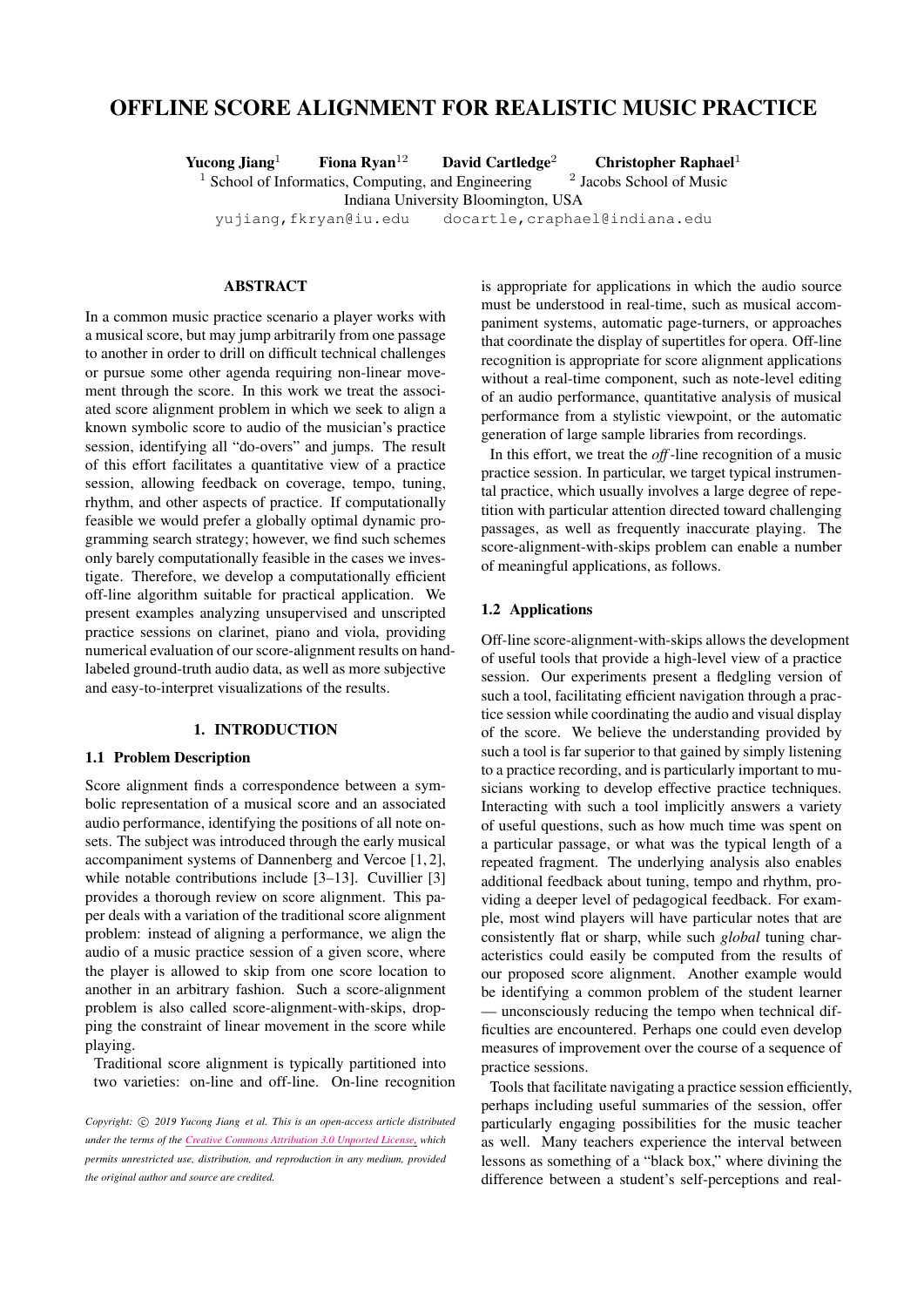ity can be a challenge. Currently, the closest we can get to practice intervention is to directly observe practice, or to have students submit recordings of their practice, both of which are linear, and in real time. If a teacher were able to view a high-level representation of practice over the course of a week, he or she could intervene and correct the students at a new and productive level of granularity, with reference to a concrete analysis of practice over time.

The score-alignment-with-skips variant has an on-line version as well, untreated here, though discussed in Nakamura et al. [\[6\]](#page-6-4). Such technology would be appropriate for a system that interacts with a musician during practice. For instance, after having identified the section that is currently being rehearsed, a system may provide an accompaniment that follows and supports the player. Fertile possibilities also exist for musical tutoring systems. For instance, at any time during a practice session we may add a metronome whose rate and phase initially synchronize with the live player, proceeding either deterministically or in an adaptive manner. We may also periodically suggest interventions over the course of the session, such as slow practice, or directing the subject's attention toward unmet challenges.

#### 1.3 Related Work

One version of the score-alignment-with-skips problem is treated by Müller and Appelt [[13\]](#page-6-3), where the authors seek to compare different versions of a piece of music, perhaps with different choices of repeats, though with a preference for matching long sections of the two audio recordings, unlike what would be encountered with instrumental practice.

More recently, Nakamura [\[6\]](#page-6-4) treats a version more oriented to our vision of practice analysis. This method performs online analysis by computing the filtered distribution without approximation through the usual "forward" iteration. With this approach, as with globally optimal dynamic programming computation of the most likely path, the computation is  $O(NS)$ , where N is the length of the data and  $S$  is the number of notes in the score. Nakamura observes that their algorithm is feasible in real time; however, from the computational complexity one can see that this depends on the particular score chosen. We imagine practice scenarios where the "score" might be a concatenation of all the scores in a player's library, thus nearly ruling out globally optimal approaches with no approximation. Furthermore, we expect that a more fine-grained approach will increase the number of states that must be devoted to each score note. For these reasons we pursue approaches that relax the guarantee of global optimality in exchange for both computational efficiency and extensibility to more complex graph topologies.

In our experiments we don't see a way to make direct comparisons with these approaches as Nakamura's work is on the filtering problem, thus not appropriate the off-line score alignment problem, while Müller considers a version of the problem that is far more constrained, thus not workable for kind of unconstrained practice considered in our experiments.

In what follows we explicitly describe our score align-

ment methodology. In addition, we present results on about two hours' worth of audio data on clarinet, viola and piano (polyphonic), collected from various members of the Jacobs School of Music at Indiana University, both in numerical fashion and through our audio-visual "practice browser."

# 2. MODELING

In this section, we first describe a hidden Markov model for the score alignment problem, which serves as the foundation of our approach to the score-alignment-with-skips problem. Then, we explain the motivations behind our approach. Lastly, we explain using a pitch tree and beam search to accommodate the computation burden.

### 2.1 HMM for Score Alignment

Score alignment has been cast as a hidden Markov model (HMM) problem by several authors [\[3,](#page-6-2) [5,](#page-6-5) [6,](#page-6-4) [9,](#page-6-6) [12\]](#page-6-7). Here, we use the framework in [\[9\]](#page-6-6).

As the HMM views time as discrete, we model time as a sequence of "frames" of about 30 ms. in length. We denote the hidden Markov chain as  $X = X_1, \ldots, X_N$  where N is the number of frames in the audio excerpt, and  $X_n$  is the hidden state associated with the nth frame, taking values in a state graph. A simple construction of the state graph models the kth note as a chain of states,  $s_{k,1}, \ldots, s_{k,M}$ , where  $M$  is the maximum length of the  $k$ th note, in frames. Figure [1](#page-1-0) shows a topology where each state,  $s_{k,m}$ , either connects to  $s_{k,m+1}$ , the next state of the same note, or to  $s_{k+1,1}$ , the first state of the next note.

<span id="page-1-0"></span>

Figure 1. A possible left-to-right graph topology for score alignment.

#### *2.1.1 Transition Probability*

Suppose we let  $Q(x, x')$  be the transition probability matrix for X,  $Q(x, x') = P(X_{n+1} = x'|X_n = x)$ , where we assume time homogeneity — these probabilities don't depend on *n*. Suppose  $L_k$  is the random length of the kth note and that we have some desired distribution for this length,  $P(L_k = l)$ , which is indicated from the music score. Since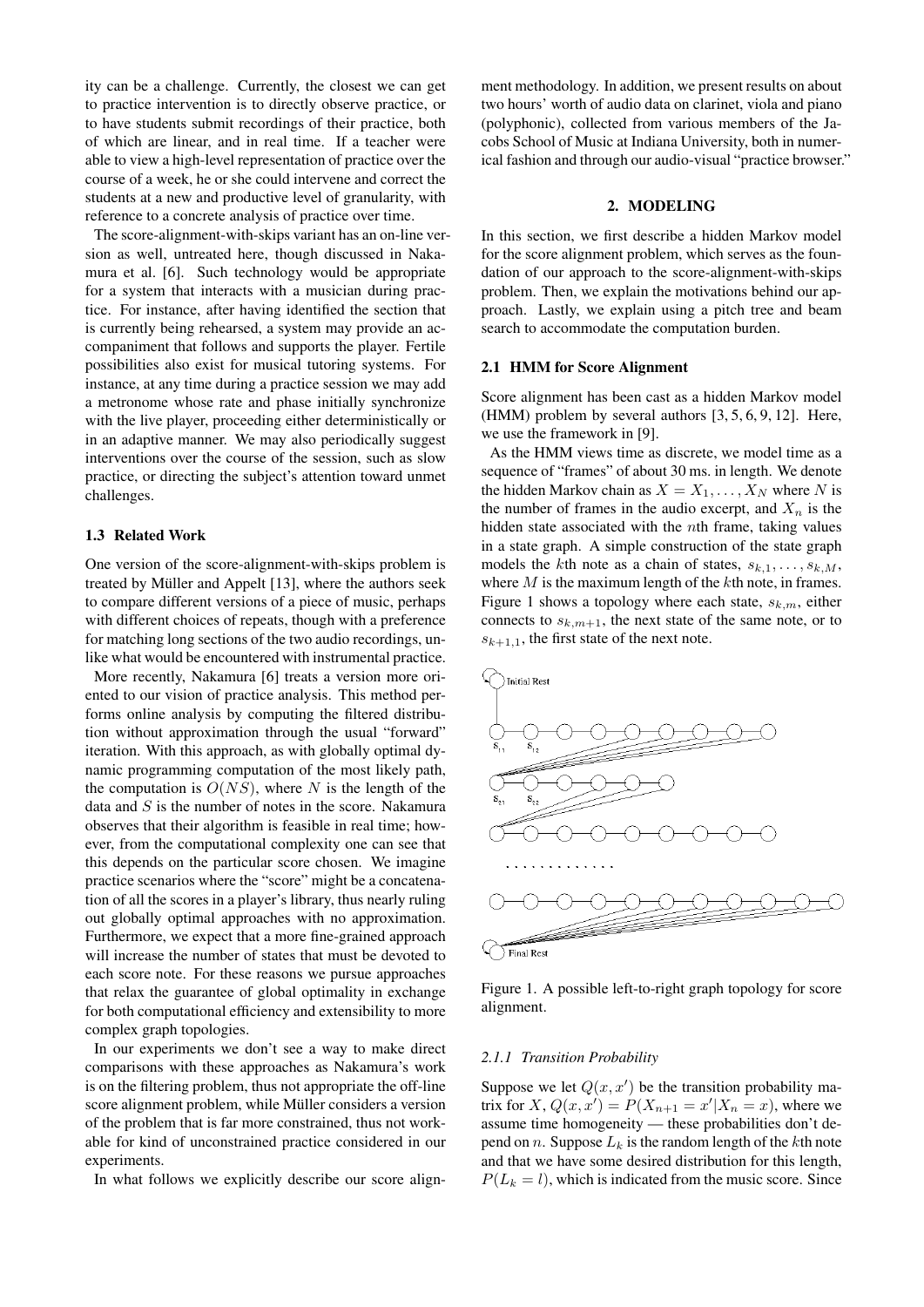visiting state  $s_{k,m}$  means that the realization of the kth note is at least  $m$  frames long, we have

$$
Q(s_{k,m}, s_{k,m+1}) = P(L_k \ge m + 1 | L_k \ge m)
$$
  
= 
$$
\frac{\sum_{l=m+1}^{M} P(L_k = l)}{\sum_{l=m}^{M} P(L_k = l)},
$$

and  $Q(s_{k,m}, s_{k+1,1}) = 1 - Q(s_{k,m}, s_{k,m+1})$ . As Figure [1](#page-1-0) shows, we append a start state and an end state, both with self-loops, to the beginning and end of the graph as the simple state-space model for the Markov chain, X. For longer notes, we also allow their states to have self-loops. This model can also be regarded as a hidden semi-Markov model [\[15\]](#page-6-8) if we view all the "micro states" of a note as one super state.

#### *2.1.2 Data Model*

We only briefly describe the data model here because it is not the most important part of our proposed idea — one can easily replace our data model with a new one while using our framework. For each frame,  $n$ , we observe a short burst of audio data,  $y_n$ . We model the data likelihood in terms of the normalized magnitude spectrum of  $y_n$ ,

$$
e_n(\omega) = \frac{|z_n(\omega)|}{\sum_{\omega'} |z_n(\omega')|} \tag{1}
$$

for  $\omega = 1, \ldots, \Omega$  where  $z_n$  is the windowed finite Fourier transform of  $y_n$ , and  $\Omega$  is the number of *bins* in the frequency domain. We then model the data likelihood as

$$
P(y_n|X_n = x) = \prod_{\omega=1}^{\Omega} q_x(\omega)^{e_n(\omega)} \tag{2}
$$

where  $q_x$  is the probability distribution over frequency we associate with state x (the template of state x). Refer to Raphael [\[16\]](#page-6-9) for detailed description of this data model.

### *2.1.3 Inference*

With our HMM in place, it is possible to compute a number of quantities relevant to inference about the audio performance [\[17\]](#page-6-10). For instance, one can compute the forward model, giving the evolving state of knowledge on score position,  $P(X_n = x_n | y_{1:n})$  where  $y_{1:n} = y_1, \ldots, y_n;$  $P(X_n = x_n | y_{1:N})$ , the state distributions given the entire data  $y_{1:N}$ ; or the most likely sequence of states,  $\hat{x} =$  $\arg \max_{x_{1:N}} P(X = x_{1:N} | y_{1:N})$ . All of these computations use dynamic programming or dynamic-programminglike algorithms.

### 2.2 Score-alignment-with-skips and Motivations

Models like the one depicted in Figure [1](#page-1-0) assume the player will play the score as written, from the beginning of the excerpt to the end — the usual assumption of score alignment, which is appropriate for many applications, but not reasonable for the "free practice" case at hand. In scorealignment-with-skips, we expect that the player will play *sections* of the score, perhaps repeating them numerous times, before moving on to other sections. When a particular section is practiced, we assume the player will play the score notes in order (just as in traditional score alignment), according to the notated rhythm. Therefore, we do not wish to completely abandon the basic model of Figure [1.](#page-1-0)

In our approach, we want to allow occasional skips in which our Markov model,  $X$ , jumps from one score position to another. In practice, the overwhelming majority of these skips are "do overs" — cases where the player repeats a group of notes that are *most recently* played because he or she is unsatisfied with the sound, perhaps repeating numerous times. Therefore, small backward skips are the most likely possibilities. However, we cannot constrain the model to *only* allow such local skips, because occasionally the player will shift to a completely new section of the score, or restart from the beginning. If our model is to be genuinely useful, it must allow for such non-local skips as well. We extend the model of Figure [1](#page-1-0) to allow for score skips by adding a "hub" state that communicates in both directions with each of the note models, as proposed in Nakamura et al. [\[6\]](#page-6-4); any note can "jump" to or from this hub state.

As discussed earlier, we believe globally optimal "fullfledged" dynamic programming approaches, either for online or offline versions of this problem don't leave sufficient headroom for exploring the space of possible graph topologies or expanding the search space to model *collections* of scores the musician is studying. Thus we focus on *beam search* methods — algorithms that retain a fixed-size list of the currently-best hypotheses at each frame. Typically the beam is several hundred hypotheses in our experiments. Considerations for beam search models are different from those for full-fledged dynamic programming, since a hypothesis must look attractive at *every* stage of the computation in order to avoid being pruned. In addition, we use a "pitch tree" to further help with computation, as will be discussed in what follows.

#### 2.3 Pitch Tree and Beam Search

Figure [2](#page-3-0) introduces our *global skips* model which allows the player to jump from any score location to any other score location at any time. In the bottom of this figure, the linear sequence of states is a compact description of the original model of Figure [1.](#page-1-0) In this linear graph each note has been compressed into a single state for simplicity's sake. Each of these states can either remain in the current state, move forward in the score, or "escape" to the "wait" state at the root of the tree in the top of the figure. The escape probability is chosen to be small enough so that our model is disinclined to recognize one- or two-note (super short) excerpts, but still capable of identifying them. In essence, we use the tree structure to "sort out" the player's score position in a computationally efficient manner when a jump is made.

The root of the tree is a state with a self loop, modeling the typical pause that occurs as one stops playing and resumes again at a new location. Therefore, the data model for this state is the silence model. The rest of the tree is illustrated in the case of the short "toy" score represented by the pitch sequence  $a, b, c, a, b, a, b$  given in Figure [2.](#page-3-0) The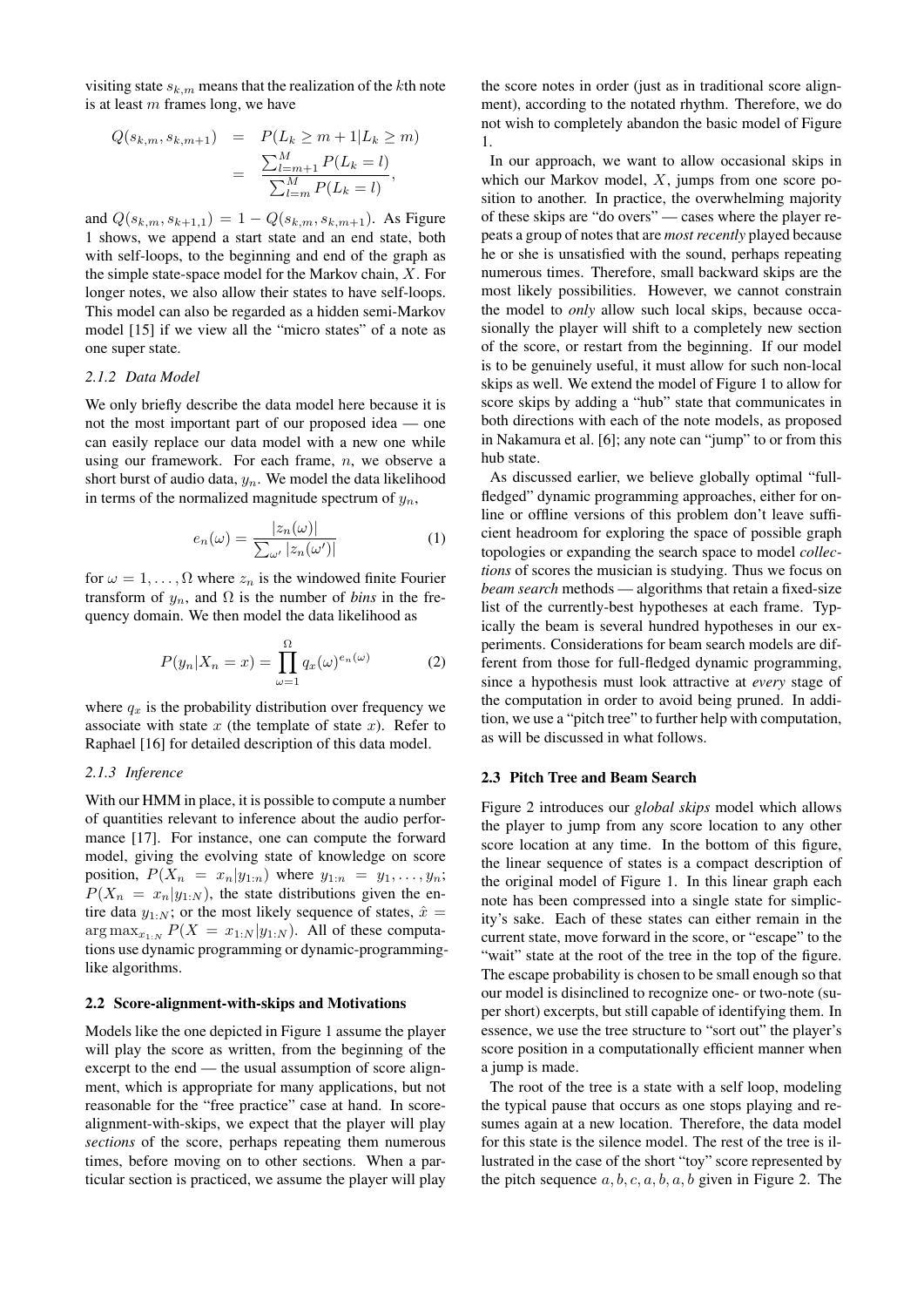<span id="page-3-0"></span>

Figure 2. The global skips model in which a "pitch tree" allows the efficient sorting out of the score location after a jump.

possible pitches in the score are  $a, b$  and  $c$ , so these define the first level of the tree. c appears only once in the score so unambiguously defines the position as score note 3. On the other hand, b has two possible successors in the score (bc and ba), thus two children in the tree. Because each of the children unambiguously identifies a score position (6 or 3), they terminate their branches. The construction continues in this manner until the score position is uniquely identified.

In general, we define a tree construction as follows. Suppose for now we treat a monophonic instrument, although we generalize to polyphonic cases too in our experiments. Let  $M$  be the distinct possible pitches that occur in the score, expressed as the letter names  $\{a, b, c\}$  in Figure [2.](#page-3-0) We denote the finite-length sequences of such pitches by  $M^*$ . We let  $\tilde{M} \subset M^*$  be the collection of all subsequences of pitches, without regard for rhythm, that appear *multiple* times in the score.  $M$  indexes the non-terminal nodes of our tree:  $\{t_c : c \in \tilde{M}\}$ . We let  $\tilde{M}_0$  denote the pitch subsequences that appear *only once* in the score whose prefixes are in  $\tilde{M}$  — these are the shortest sequences that uniquely determine the score position.  $\tilde{M}_0$  indexes the terminal nodes of our tree:  $\{t_c : c \in \tilde{M}_0\}$ . If  $c \in \tilde{M}$  and  $c' \in \tilde{M} \cup \tilde{M}_0$ , with  $c' = c \circ m$  for  $m \in M$  (sequence  $c'$  is c concatenated by pitch m), then  $t_c \rightarrow t_{c'}$  in the tree graph (non-terminal node  $t_c$  has a successor node,  $t_{c'}$ ). The terminal nodes in the tree are really proxies for the score notes in the linear graph. That is, if  $t_c \to t_{c'}$  with  $c' \in \tilde{M}_0$ , then  $t_c$  really connects to the score note uniquely identified by the string  $c'$ . This association is made explicit by the dotted lines in Figure [2.](#page-3-0) For example, in the left branch (out of the three branches), the second level  $b$  really connects to score positions 6 and 3.

The purpose of the tree is efficient computation while maintaining accuracy. After a jump is made, our data model usually argues strongly for a small number of world of possible pitches. Especially in the context of beam search where only the best several hundred hypotheses are kept

<span id="page-3-1"></span>

| <b>Composer</b>  | Piece                          | Meas.      | Min. |
|------------------|--------------------------------|------------|------|
| <b>Mozart</b>    | Clarinet Concerto, Mymt 1      | $1 - 1.54$ | 9    |
| Mozart           | Clarinet Concerto, Mymt 2      | 1-59       | 6    |
| Mozart           | Clarinet Concerto, Mymt 3      | $1 - 112$  | 13   |
| <b>Brahms</b>    | Sonata for Viola in Eb, Mymt 1 | 1-97       | 14   |
| Hoffmeister      | Concerto for Viola, Mymt 1     | $1 - 150$  | 11   |
| <b>Bartok</b>    | Concerto for Viola             | $1 - 200$  | 15   |
| <b>Mozart</b>    | Piano Sonata K. 330, Mymt 1    | 1-88       | 14   |
| <b>Beethoven</b> | Piano Sonata op. 110, Mymt 1   | $1 - 70$   | 15   |
| Debussy          | La Fille aux Cheveux de Lin    | 1-39       | 17   |

Table 1. List of repertoire used in the experiments.

at each frame, it seems wasteful to maintain an individual hypothesis for each separate place a pitch occurs in the score, so our tree efficiently maintains only a single hypothesis for all such score positions. When the next note is played, we drop down a level in the tree, reaching a state associated with all of the score positions where the pair of pitches occur in order. We continue this process until the score position is unambiguously determined, at which point it "joins" our original score model (as in Figure [1\)](#page-1-0).

In reality, we would not move down the tree deterministically, but, rather, would consider a range of possible tree positions supported by the data model, as is always the case when finding the most likely state sequence of an HMM using dynamic programming and a beam search.

Although beam search does not guarantee a global optimal result, in practice the correct hypotheses usually survives pruning because the data model is strong. The pitch tree also helps with avoiding unwanted prunings, since when a jump is performed we represent the possible score positions compactly, refining our representation as more information becomes available. Even if all correct hypotheses are pruned out at some unfortunate frame, the search can "recover" at any time by jumping to the wait state and then to the correct score position. This behavior is verified in the following experiments.

### 3. EXPERIMENTS

#### 3.1 Data

We collected practice audio from a number of students and faculty mostly in the Jacobs School of Music at Indiana University. These consisted of three undergraduate clarinet majors, three undergraduate viola majors, one faculty pianist, and one student pianist who was not a music major. The data together account for a little less than two hours of practice audio. Part of our goal in collecting these data was to understand the range of variation encountered in reallife practice sessions. In particular, we want to know if the score-alignment-with-skips model of a practice session is tenable — can musicians naturally confine their practice to the score as our model assumes? We also want to know the accuracy of our approach in tracking the players' score trajectories.

We instructed our subjects to practice an agreed-upon piece of music and only this piece for the duration of their recorded practice session, generally 10 to 20 minutes in a single "take." Table [1](#page-3-1) lists the pieces we tested, along with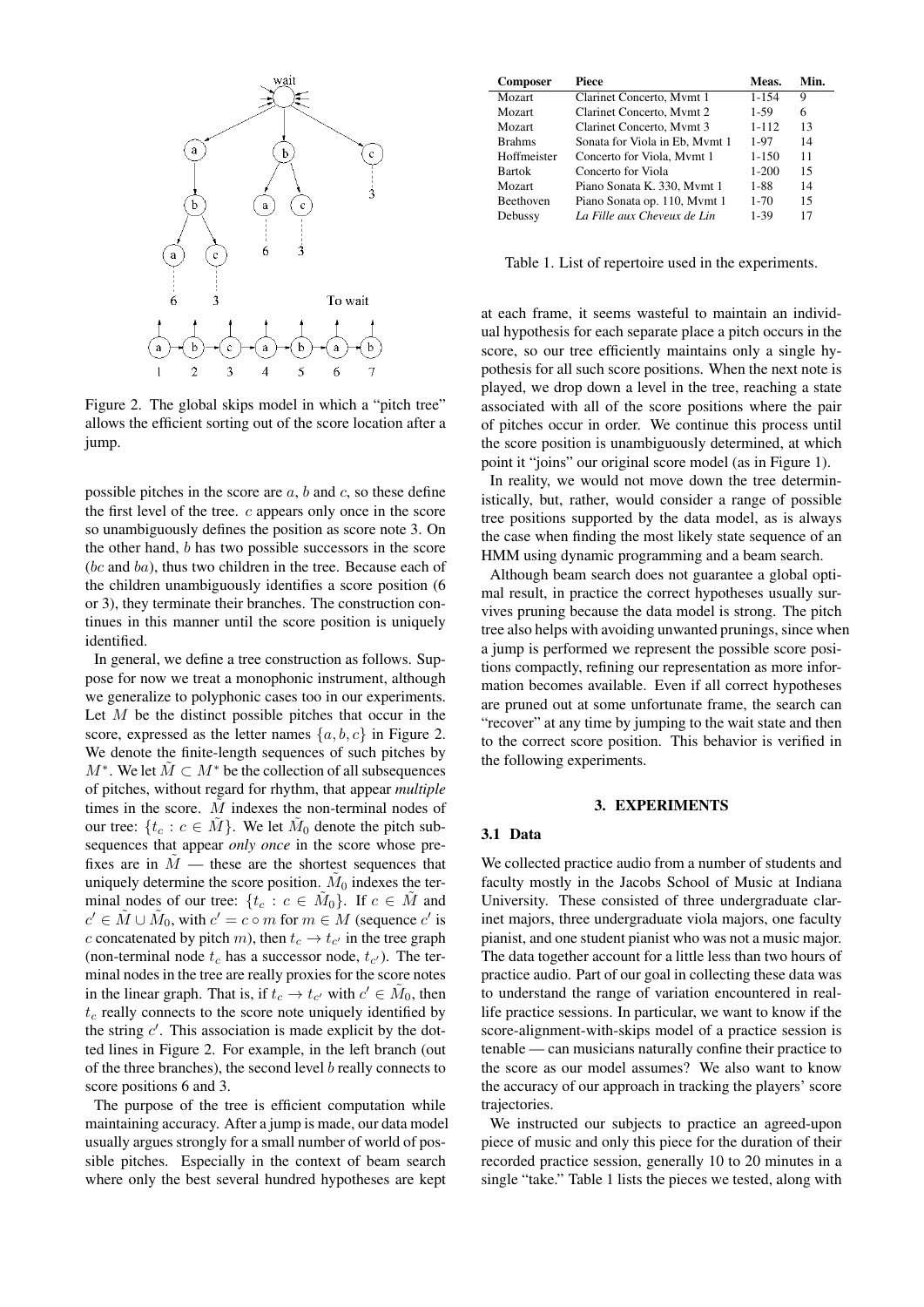the associated measure ranges and practice session lengths. Aside from requesting that the pianists practice with both hands together throughout, we tried to give subjects a minimum of direction and did not supervise their practice or try to otherwise constrain their practice beyond the initial instructions. We observed a number of departures from the basic playing-with-skips assumption, including, for example, deliberately distorted rhythms, testing of reeds, playing significantly slower than the generally-accepted tempo, one-hand piano practice, and brief forays into interval tuning practice only loosely related to the score.

Pieces with verbatim repetition of passages pose problems for both recognition and evaluation: if a player jumps to a passage that appears multiple times in a piece, how can we say for sure which version is being played? However, this distinction doesn't seem especially important from the standpoint of evaluation. For instance, consider the 3rd movement (*Rondo*) of the Mozart Clarinet Concerto, where the refrain repeats six times with almost no variation. It doesn't seem reasonable to penalize our algorithm for failing to ascertain which repetition is being practiced, nor does it seem feasible to make this determination while creating ground truth. For simplicity sake, we chose excerpts from the pieces where there was no direct phrase-level repetition of musical material (as in Table [1\)](#page-3-1).

To create ground truth for an audio example, we first split it by hand into contiguous sections, each section containing music played without skips. We then performed score alignment on each of these sections individually. The results include the section information (the starting note and the starting frame of a section), and onsets of all played notes. The results were then meticulously corrected by hand to be as precise as we could get them.

#### 3.2 Evaluation Method and Results

We propose a simple way to evaluate the score-alignmentwith-skips problem that is easy to implement and useful for comparing with other approaches. In both ground turth and recognized results, all frames between two consecutive notes are associated with the former note. In other words, any given frame is associated with the note whose onset is the most recent. For every frame, we calculate the "musical distance" between the *recognized* note of this frame and the *ground truth* note of this frame. For example, assuming the time signature is  $4/4$  and the score has a quarter note at every beat, the musical distance between the second quarter note of measure one and the first quarter note of measure two is  $3/4$ . Such distances tell us the quality of our recognition — how far away the recognized note is from the actual played note. We evaluate our algorithm by counting the number (proportion) of frames that have different levels of musical distances (errors). Our goal is to have more frames in the "0" category (accurate), and fewer frames in the "> 1" category (larger error). Figure [3](#page-4-0)[-5](#page-5-0) show this kind of evaluation result for nine pieces in our experiments.

Figure [3](#page-4-0) gives these frame-by-frame position errors for the three sessions from the Mozart Clarinet Concerto. This histogram, as well as those of the other two instruments

<span id="page-4-0"></span>

Figure 3. Histograms of frame-by-frame errors for the three practice sessions taken from the three movements of the Mozart Clarinet Concerto, as described in Table [1.](#page-3-1)

<span id="page-4-1"></span>

Figure 4. Histograms of frame-by-frame errors for the viola data as described in Table [1.](#page-3-1)

presented later, bins the errors into several categories generated with split points given as 0, one eighth note, one quarter note, one half note, and one whole note. We use the same binning procedure regardless of the tempo of a piece or its time signature, so, for instance, a whole note error in 6/8 time corresponds to 1+1/3 measures. The most important categories are the two extreme ones: "0", where the score position has been identified as accurately as possible, and ">1 (whole note)", where the recognizer is essentially lost. The clarinet is perhaps the easiest instrument to recognize due to its comparative pitch stability. Their results were the best that we measured, with the recognizer lost  $(error > 1)$  no more than 3% of the time in all cases. It was interesting to note that the deliberately distorted rhythms observed occasionally in the first movement did not create any problems for recognition.

Figure [4](#page-4-1) shows analogous results for the viola data, in which we observed the recognizer being lost from 6% to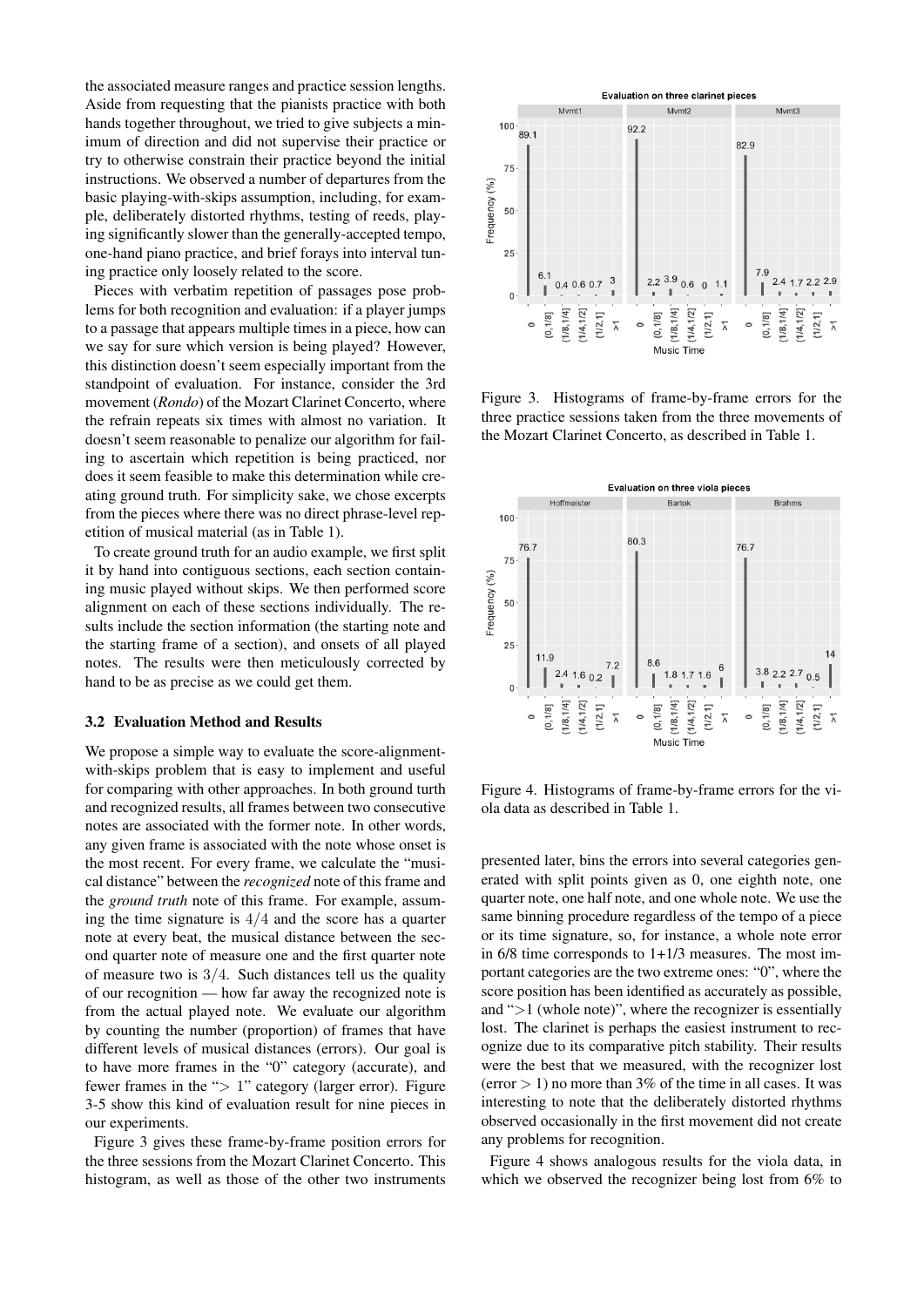<span id="page-5-0"></span>

Figure 5. Histograms of frame-by-frame errors for the piano data as described in Table [1.](#page-3-1)

14% of the time. These results are not quite as good as with the clarinet data, for which we conjecture several reasons. First of all, the viola is simply harder to recognize, since (viola jokes aside) the instrument does not commit itself as clearly to pitch as the clarinet does. In addition, the viola plays double stops (quite a few in some sections of the Bartok and Hoffmeister), while our pitch (data) models tend not to discriminate as well between such chords. Finally, the practice session for the Brahms included many one- or two-note excerpts, and in a couple of cases seemed to be only *inspired* by the score, rather than directly from the score. However, as can be seen from the numerical results, the problems caused by all of these factors were only local.

Figure [5](#page-5-0) describes the results for the three piano examples in Table [1.](#page-3-1) The piano constitutes a significantly harder challenge than the two mostly monophonic instruments. We take a *homophonic* view of the piano, regarding the score as a sequence of chords without regard for voice. That is, whenever the score indicates that a note enters or exits, we create a new chord at the appropriate musical position. This allows the piano to be recognized in the same fashion as used for the other instruments. It should be noted that the "pitch tree" approach of Figure [2](#page-3-0) may be less effective as there is far less repetition of chord sequences than of individual pitch sequences.

Generally speaking, the piano is much more challenging than monophonic instruments, since, as mentioned before, the data model discriminates less well between chords than single notes. In addition, the nature of the instrument produces much more overlap between notes, either through pedaling, which is not reflected in our scores, or through the fact that the addition of new notes has no damping effect on preceding notes. In contrast, the essential physics of string, wind, and brass instruments cause the new note to damp the previous note (except in the case of different strings). However, these challenges seem to manifest mostly themselves in terms of small onset inaccuracies, rather than causing the recognition to become lost any more than with the viola. Again, the "lost" percentages were in the 2% to 14% range. The highest error rate was from the slow Debussy piece, where far less is known about the timing of a performance than with fast music.

A less numerical, but perhaps more illuminating example can be seen at *[http://music.informatics.indiana.edu/papers/](http://music.informatics.indiana.edu/papers/smc19-skips/) [smc19-skips/](http://music.informatics.indiana.edu/papers/smc19-skips/)*, where the video highlights the player's current position in a musical score as the practice audio plays. Similar videos for all of the practice sessions can be found at the same web site. In addition to providing an easily digestible demonstration of the heart of this research, the videos also foreshadow the kinds of tools we envision developing for musicians to help review practice effectively.

The results presented here are "exploratory" (on a small dataset), so we obviously cannot claim broad coverage of the world of possible practice habits — such a data collection would be a large undertaking in and of itself. Still, we encountered a good deal of variation within the sampled population. We believe the results show that our essential practice assumptions are reasonable, in the sense that our subjects were, for the most part, able to follow our model of score-constrained practice without much difficulty, while cases that departed from our model created only local problems or no problems at all. We believe the accuracy of our score alignment is also promising. In short, the algorithm occasionally gets lost but always finds its way back to the correct score position. Furthermore, we believe the accuracy of note onset estimates on the individual identified sections is certainly good enough for many kinds of pedagogical feedback.

# 4. FUTURE WORK

The basic recognition ideas developed here can be embedded into thought-provoking and illuminating tools to help instrumentalists review their practice, along the lines of the demonstrated video. To achieve this goal we must both improve the basic recognition on which these "practice browsers" will rely, as well as identify forms of feedback of interest to students, and ways of expressing that feedback visually.

The current approach assumes one cannot tell the difference between identical passages in a piece of music, though this is only partly true. Typically we can make rather strong assumptions about the way in which the musician will visit the piece of music. In particular, nearly all jumps are local ones, and the overwhelming majority of jumps move backwards. Nakamura et al. [\[18\]](#page-6-11) also analyzed the skipping property on three piano pieces. These assumptions do not fit naturally with our sorting trees of Figure [2](#page-3-0) since the non-terminal nodes of the tree are associated with multiple score positions. Therefore, we can't assess their distance from the jump origin. In contrast, a simple model that allows only local backward jumps performs surprisingly well for the overwhelming majority of cases. However, when the local backward assumption is violated this model becomes completely lost, thus is too fragile. We anticipate that it is possible to find a modeling framework that can express the likelihood of various jumps, while also retaining the computational efficiency of